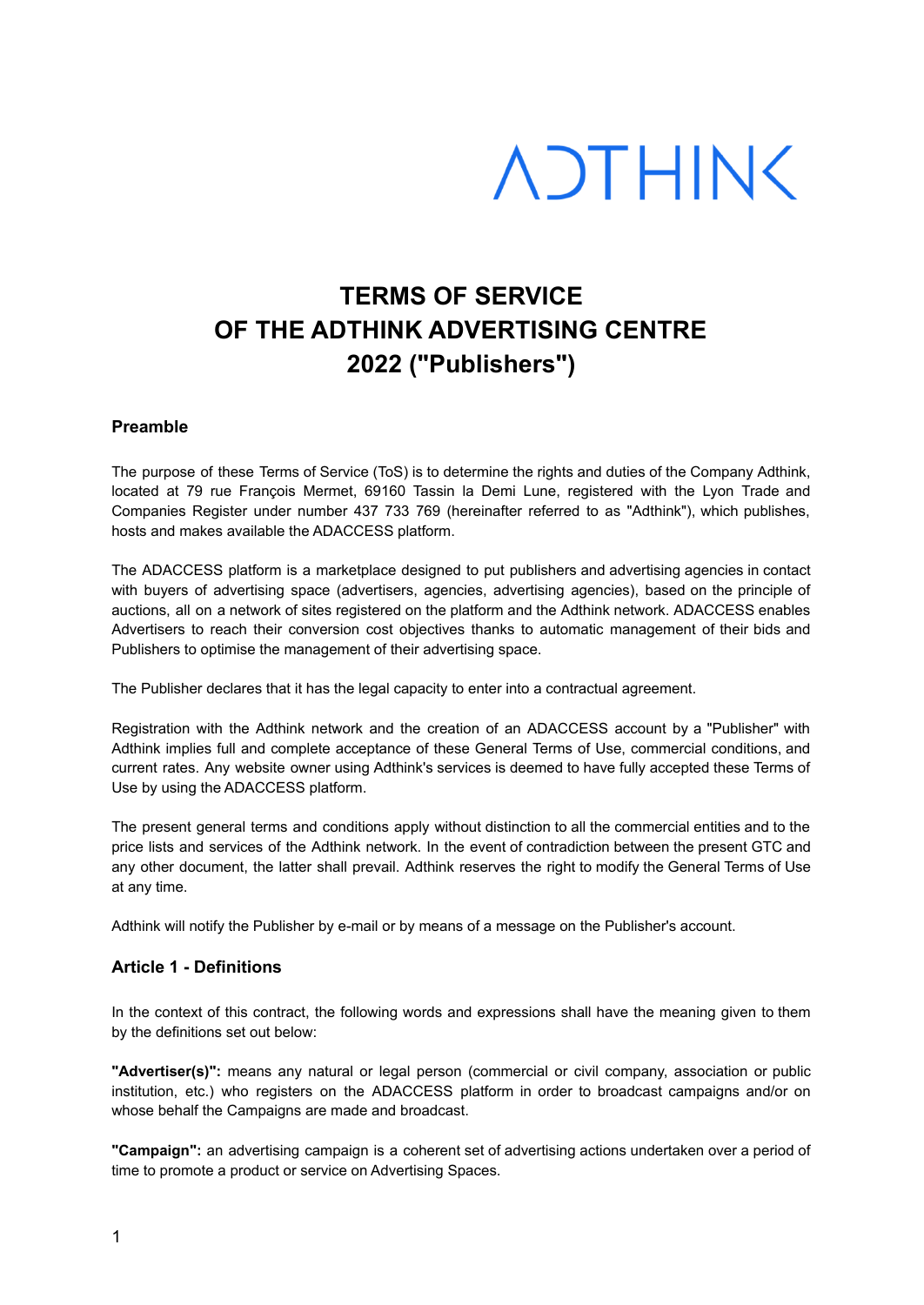**"Account" or "ADACCESS account":** refers to the name of the Advertiser's account on ADACCESS, an exclusively private space located on the platform, which Adthink provides to the Advertiser so that it can manage all of its advertising campaigns and billing amounts.

**"Publisher":** means any natural or legal person, in particular with regard to Law 86-1067 of 30 September 1986 and the laws amending it, who has subscribed or may subscribe to the Adthink network, by means of the registration form, in order to market all or part of the advertising space of the site(s) it publishes.

**"Location/Advertising Space":** means a part, page, type of page, space or format of the site of a Publisher partner of the Adthink Network intended for the dissemination of Advertising Campaigns of an Advertiser.

**"Impression" means the** display of an advertisement on an advertising space on a website.

**"Internet user": A** natural or legal person connected to the Internet and using it to carry out operations such as consulting sites or purchasing services or products online.

**"Lead" means a** set of personal data specified in the Special Conditions and relating to a natural or legal person.

**"Agent":** means the intermediary who acquires advertising space, under a mandate, on behalf of an Advertiser (the Principal).

**"ADACCESS Platform":** software designed by Adthink, enabling the Advertiser to set up, monitor and manage its advertising campaigns on the network of websites whose advertising space is managed in whole or in part by Adthink.

**"Adthink Network"**: refers to all websites operated by third party publishers who have entrusted all or part of the marketing of their advertising space to Adthink, and on which the Advertiser's Campaign is likely to be broadcast.

**"Site Under"**: an advertiser's page, which is displayed below a visited page of a supporting site or in a new browser tab.

#### **Article 2 - Purpose**

The purpose of this contract is to define the terms and conditions of the contractual relationship between the Publisher and Adthink. The terms and conditions under which the Publisher has free access to the Adthink network and may market its advertising space to Advertisers, agencies and advertising sales companies wishing to set up Campaigns on the Adthink network sites.

This contract thus defines the technical, commercial and legal terms and conditions involved in the Publisher's participation in the Adthink network and the use of the ADACCESS platform by the Publisher.

#### **Article 3 - Duration of the contract**

This contract shall come into force after acceptance of the Publisher by ADTHINK and of these General Conditions by the Publisher, for a period of 12 months. The contract will be tacitly renewed each year but each Party will be free to terminate it on the anniversary date of its creation by giving three (3) months' notice to the other Party by registered letter with acknowledgement of receipt or any equivalent means of transmission.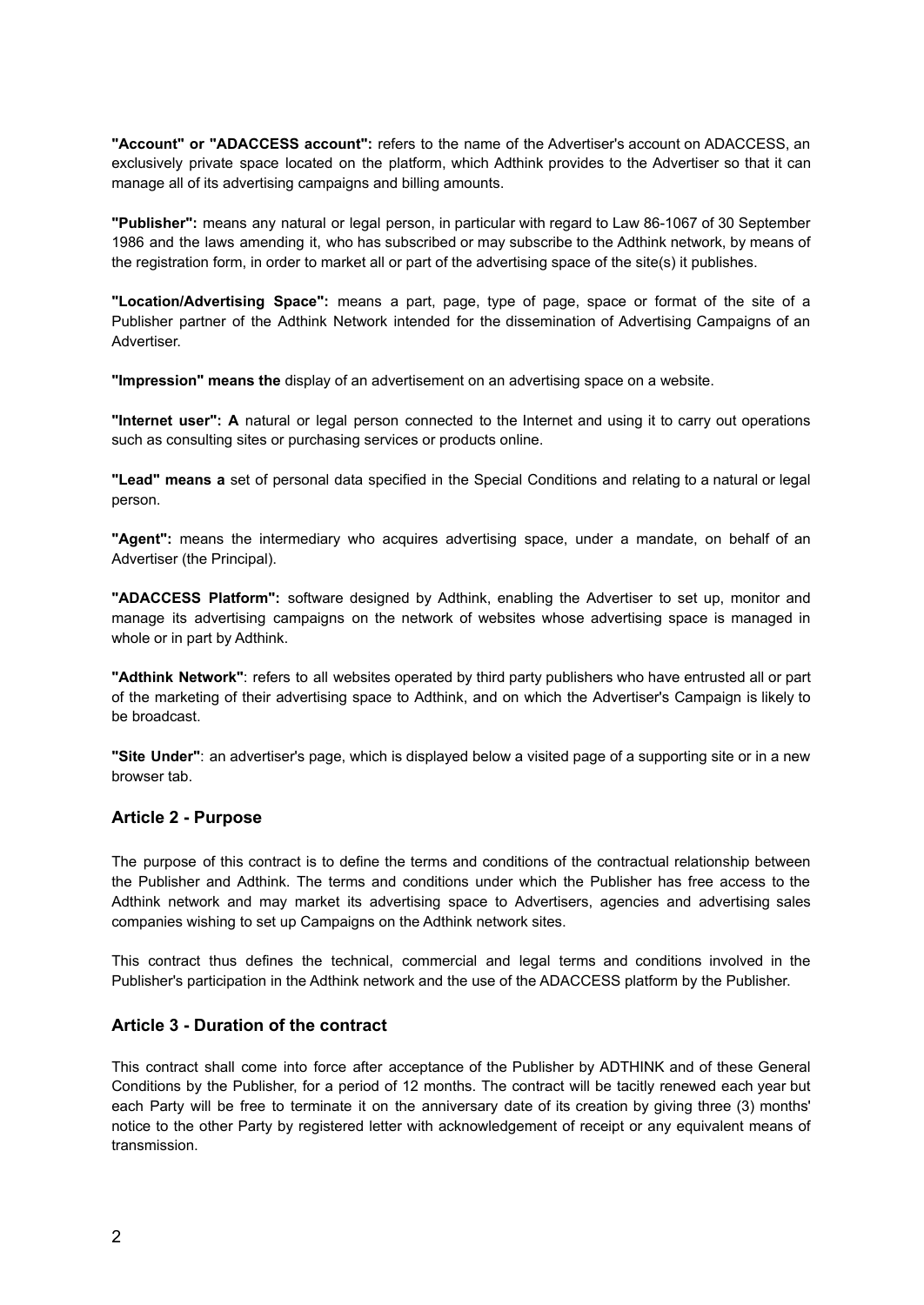# **Article 4 - Condition of Admission of Publishers to the Adthink Network**

To become a Publisher of the Adthink network, the Publisher must first fill in the Publisher registration form available online at http://adaccess.fr and accept these General Terms and Conditions by ticking the box "I acknowledge that I have read the Adthink GTCs and I accept them in full".

Adthink reserves the right to reject any registration request or to cancel a registration after the fact without having to justify its rejection. This will include, but is not limited to, the following sites

- whose content could damage the image and reputation of Adthink;

- not in conformity with the law and regulations in force as well as with the rights of third parties and in particular with intellectual property rights;

- containing racist or defamatory statements or ideas or which would incite to any form of discrimination;

- content of a pornographic nature or of a nature to undermine public order and morality;

- containing links to other sites such as those listed above;
- practising forced clicking or click-baiting;
- whose legal form, legal representative and address are not clearly identified.

The Publisher undertakes not to make available to the public any hypertext links on the pages of its website that directly or indirectly refer to pages that do not comply with the law and regulations in force and the rights of third parties.

Any natural person (individual) or legal entity (company, association, etc.) who owns a website intended for the public may apply to become a publisher of the Adthink network, provided that they respect the distinction between natural persons and legal entities in their tax declaration.

In any event, Adthink alone has the discretionary power to judge the suitability of a Publisher's website with the requirements set out in these General Terms of Use.

After acceptance of the Publisher site by Adthink, the Publisher will receive an e-mail reminding him of his login and password, entered at the time of registration, which will enable him to access his Publisher account. The Publisher shall ensure the confidentiality of its access and shall be solely responsible for any use that may be made thereof in the event of loss, theft or use by a third party. In the event of loss or theft of its access codes, the Publisher must inform Adthink without delay.

#### **Article 5 - Warranties provided by the Publisher**

**5.1** - The Publisher assures that it is a professional publisher, acknowledges and accepts the legal consequences of its status as a publisher, in particular with regard to Law 86-1067 of 30 September 1986 and the laws amending it, and declares that it assumes sole editorial responsibility for the services it offers to users, and that it is fully aware of all the legal provisions applicable to its activity

It undertakes to respect these various legal provisions and in particular :

- Respect for the person and human dignity,
- Personality rights (the right to an image and the right to privacy),
- Intellectual property rights, (trademark law, copyright and related rights),
- The rights of persons and property.

He/she guarantees that he/she has all the necessary authorisations to carry out his/her activity and to register his/her site on the ADACCESS platform.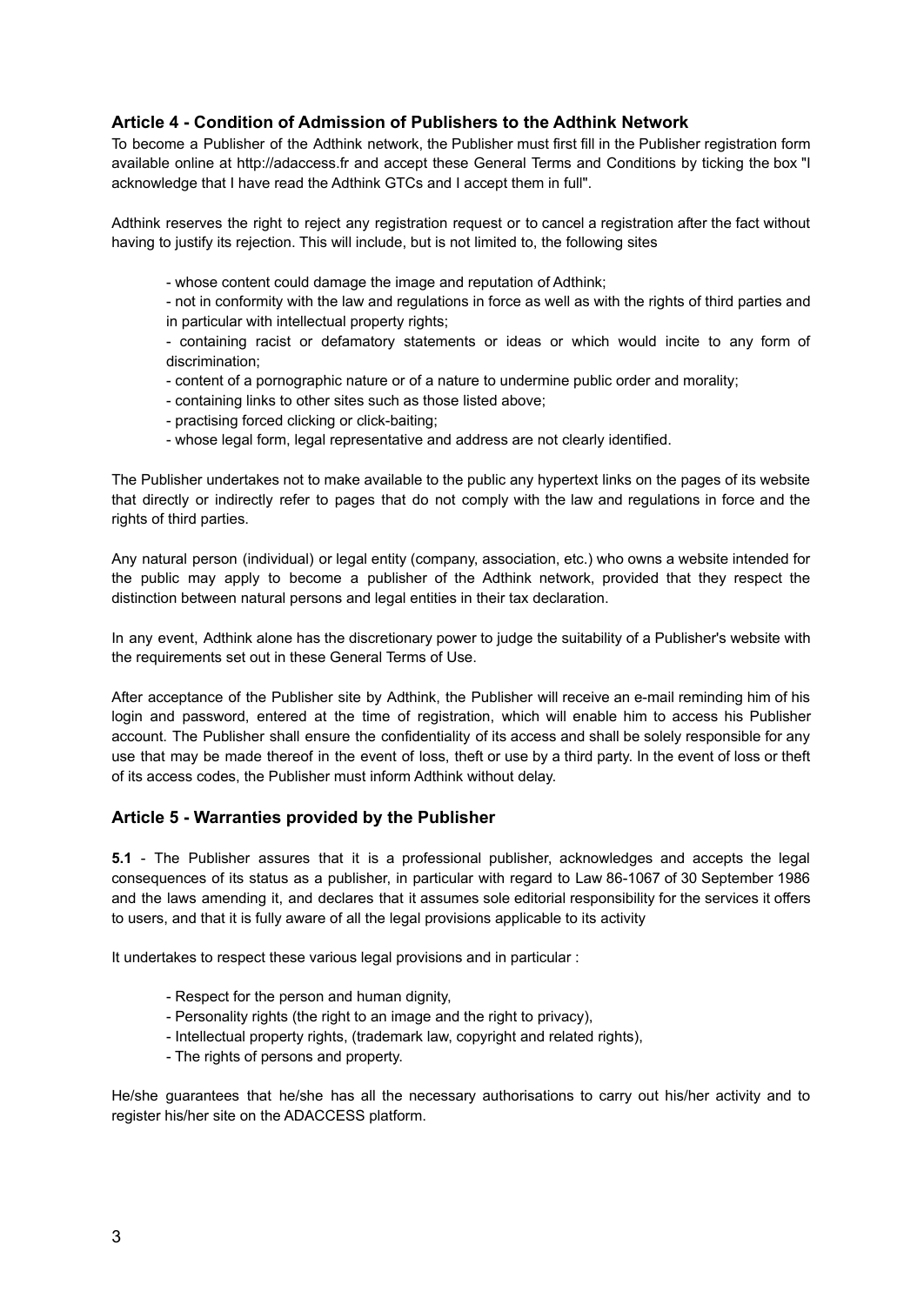**5.2** - The Publisher declares that it has received from Adthink all the information relating to the functions and use of the ADACCESS platform, to all the services offered by Adthink, and to the terms and conditions of invoicing.

**5.3** - The Publisher guarantees the accuracy of its declarations in this contract. In the event that the data provided by the Publisher at the time of registration changes, the Publisher undertakes to amend these data accordingly and without delay.

**5.4** - The Publisher declares and guarantees that it holds all the rights necessary for the distribution of the content of its site(s) on the Internet. Should this declaration prove to be false, Adthink may terminate this agreement without notice and hold the Publisher legally responsible for any damage caused.

**5.5** - The Publisher undertakes, in accordance with the law, to make the following information available to the public on its website: its company name, its registered office, the name of the publication director and the address and contact details of the website host.

**5.6** - The Publisher acknowledges that Adthink shall not be liable for any direct or indirect damage suffered by users, Clients or visitors to the Publisher's sites or services or by third parties, which may arise from the said commercial relations between such persons and the Publisher. Consequently, the Publisher undertakes to indemnify Adthink against all judgments and judicial and extrajudicial costs which the latter may incur as a result of recourse by third parties on any of the above grounds.

# **Article 6 - Registration to the ADACCESS platform**

The use of the ADACCESS platform requires prior registration with the Publisher.

Upon registration, an ADACCESS account is created.

In order to register, the Publisher must:

- Be a legal or natural person.
- Be over 18 years old.
- Have a bank account.
- Fill in the registration form with complete and accurate data.

If Adthink validates the creation of the account, the Publisher will receive confirmation by e-mail. Adthink reserves the right to refuse the creation of the account or to delete it a posteriori and in a discretionary manner, in particular but not exclusively in any of the following cases

- In the event that the site(s) propose(s) content that is detrimental to Adthink's image and/or commercial policy.

- In the case of site(s) not complying with the applicable legislation.

- In the event of incomplete or erroneous registration forms.

In the event of a refusal to create an account, the data transmitted with the registration form will be immediately destroyed.

In addition, Adthink reserves the right at any time to verify the identity of the Publisher or the accuracy of the information provided by the Publisher upon registration.

In the event of an incomplete or erroneous declaration, the account may be closed, ipso jure, without prior notice or formality, and the Publisher agrees to indemnify Adthink for any consequences that may arise from such a declaration.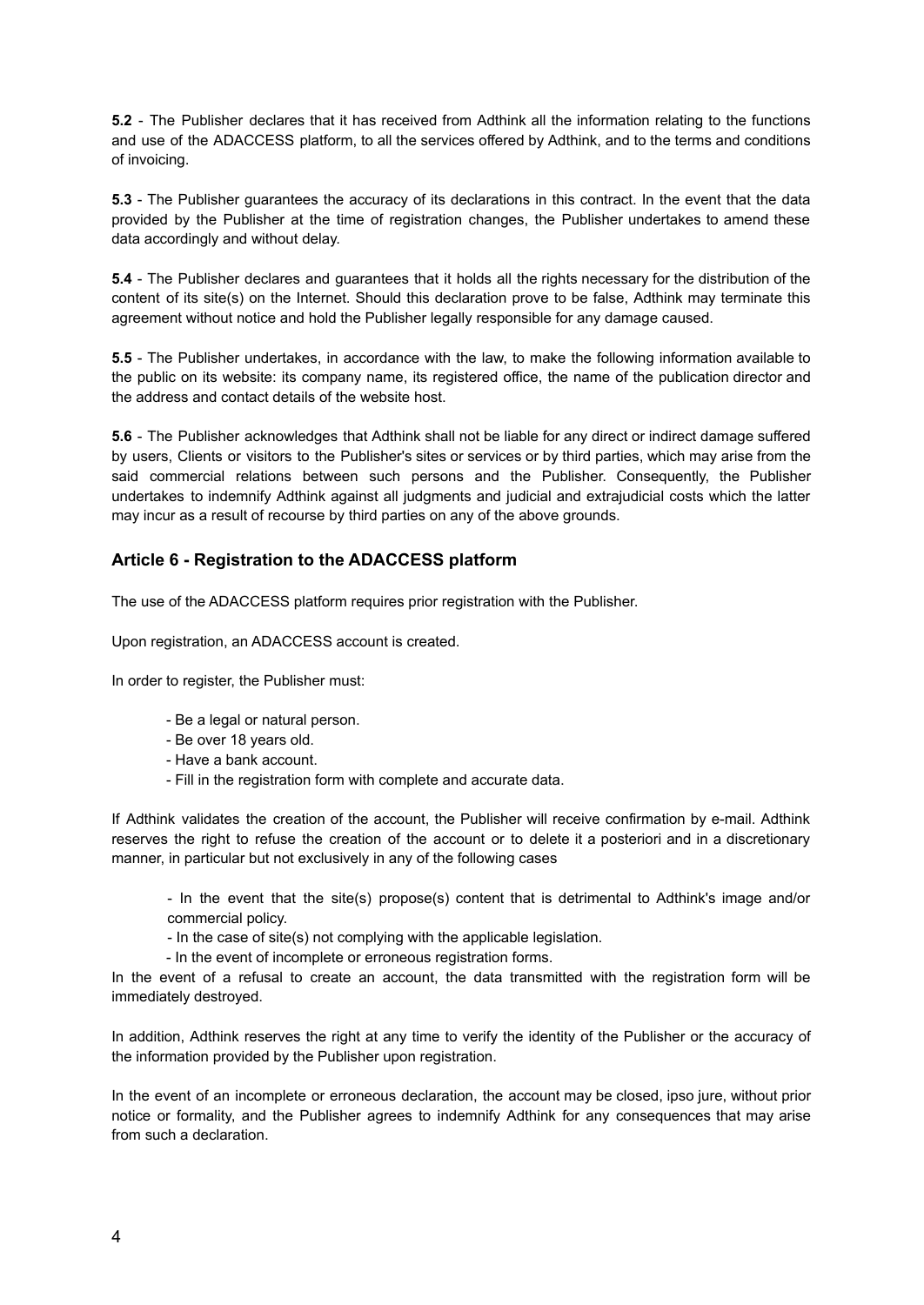Once the account has been validated, the Publisher has a dedicated interface allowing him to directly manage the features offered by the platform.

# **Article 7 - Implementation and Dissemination of Campaigns**

In order to use the ADACCESS platform, the Publisher must install a broadcasting script, provided by Adthink, on each location devoted to hosting advertising on its website. The installation of this script is done by the Publisher on the sites of its choice and under its sole and entire responsibility.

The Publisher undertakes not to multiply the broadcast scripts on the same page of its website. The Publisher undertakes, at the end of its contractual relationship with Adthink, for whatever reason, to proceed without delay and under its sole responsibility to remove the broadcasting scripts installed.

# **Article 8 - Obligations of the publisher**

**8.1** - In order to enable the performance of the services, which are the subject of this contract, the Publisher undertakes to provide Adthink with all the information and elements necessary for the implementation, on the Publisher's site, of the advertising campaigns offered to it on the platform.

**8.2** - The Publisher undertakes to place advertisements in a visible part of its website without scrolling. In addition, the Publisher undertakes not to place these advertisements on pages where only or mainly advertising messages appear.

**8.3** - A Publisher account identifies a single site. A Publisher wishing to advertise on several sites (different domain names) must open as many accounts as it has sites. However, the Publisher may centralise the billing for all these accounts into a single account called the "master account" in order to have a single payment each month.

**8.4** - The Publisher may not, without Adthink's prior consent, install a broadcast script supplied by Adthink on a site or medium that has not been validated by Adthink, even if it is an annex to the main site or medium.

**8.5** - The installation on its site of the scripts required to display advertisements is at the Publisher's expense. The Publisher undertakes not to modify or alter the scripts made available to it by Adthink without its prior authorisation.

**8.6** - The Publisher may remove scripts from its pages at any time. It may also join other advertising networks without prior notice to Adthink.

**8.7** - The Publisher undertakes to inform Adthink without delay of any significant changes to the appearance or content of its site. A change in the name of the site referred to in the preamble, as well as a change in its location, size, purpose or frequency of updating, shall in no case result in the automatic termination of this agreement, which shall continue to apply to the modified site, unless Adthink decides otherwise.

**8.8 -** The Publisher declares and guarantees to Adthink that it has carried out, or will carry out if necessary, at its own expense and under its sole responsibility, all the administrative procedures concerning it (URSAFF, tax services, etc.) and necessary for its participation in the Adthink network. The Adthink company may not be held liable in this respect by any third party whatsoever.

**8.9** - The Publisher, as director of the publication of its Site, is solely responsible for its editorial content. Consequently, he/she guarantees the company Adthink against any legal action and undertakes to bear any claim.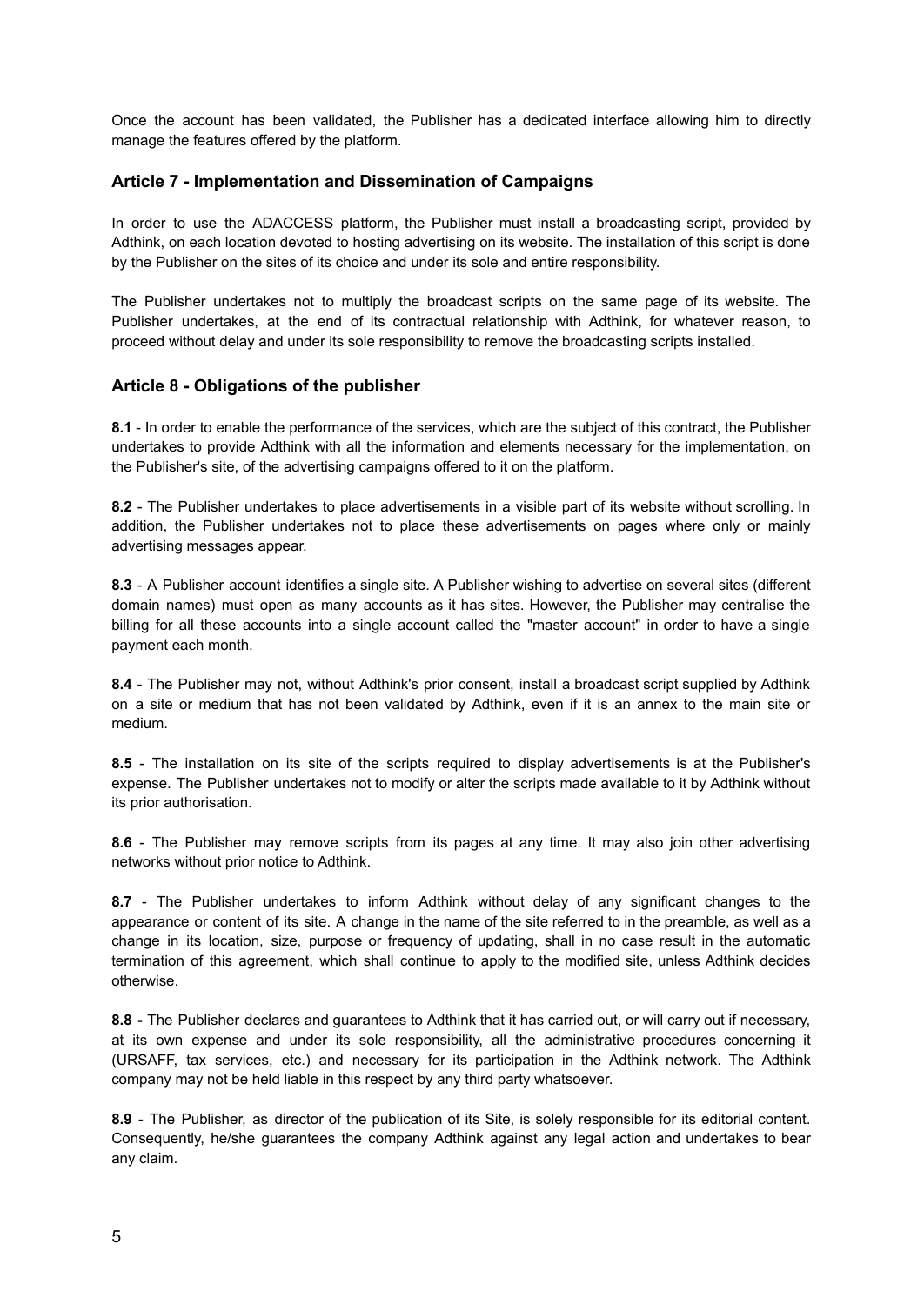**8.10** - The Publisher declares that it complies with the provisions of the French Data Protection Act of 6 January 1978 for the operation of the site referred to in the preamble. It undertakes to indicate on the home page of the said site that it complies with this law relating to information technology, files and freedoms.

**8.11** - Throughout the duration of the contract and for three (3) years following the end of the contract, regardless of the length of the contract.

the cause, the Publisher shall not develop a solution competing with ADACCESS personally, through a structure in which it participates, owns or controls. The partner must promptly inform ADACCESS of any link, such as an employment contract, with a structure that offers a competing solution, as soon as such a link appears.

#### **8.12** - Exclusivity

The Publisher authorises ADTHINK on an exclusive basis to associate Campaigns broadcast on its Advertising Space. The Publisher undertakes not to obstruct the viewing of the Campaigns. Unless specifically agreed otherwise, the Publisher undertakes not to market itself or through other service providers the Advertising Spaces available on its sites which are used by ADTHINK and/or benefit from its services within the framework of the present contract.

# **Article 9 - Fraud provisions**

Any breach by the Publisher of any of its obligations under these TOS (in particular those mentioned in Article 8), as well as the actions listed below, shall be considered as fraudulent acts which shall automatically and without prior notice result in the exclusion of the Publisher and all its sites from the network, the immediate cutting off of its access to the ADACCESS platform, and the termination of its contract without prior notice and by operation of law, and this without any compensation being claimed from Adthink. In addition, Adthink reserves the right to bring civil or criminal proceedings against the Publisher and, if necessary, to demand reimbursement of all or part of the sums unduly paid to the Publisher as well as compensation for any damage caused.

Fraud may be constituted in the following cases:

- All processes that have the purpose or effect of artificially generating an increase in activity or returns from approved sites.

- All manoeuvres consisting in obliging an Internet user to click on an advertising message to access any element of the site or to validate an entry. Similarly, any manoeuvre designed to encourage Internet users to click on banners.

- Any manoeuvre consisting in automatically generating elements giving rise to remuneration (clicks, double-clicks, e-mail address, etc.).

- Any canvassing outside the Publisher's website by sending unsolicited e-mails, posting messages in forums, chat rooms or by any other means.

- Registration by the Publisher on the ADACCESS platform of a site that does not belong to it.
- The placement of more than one Site Under broadcast script on a single page.
- Multiple placement of the same broadcast script on the same page.

In addition, if Adthink were to discover, through its monitoring tools or by any other means, a fraud not yet listed, it would itself draw the consequences and could freely decide to exclude the Publisher under the conditions listed above.

#### **Article 10 - Tariffs and remuneration elements**

The advertising rates for a campaign are based on the auction principle for all Advertisers buying in self-service on the ADACCESS platform from 0.01 euro per click and 0.10 euro per CPM.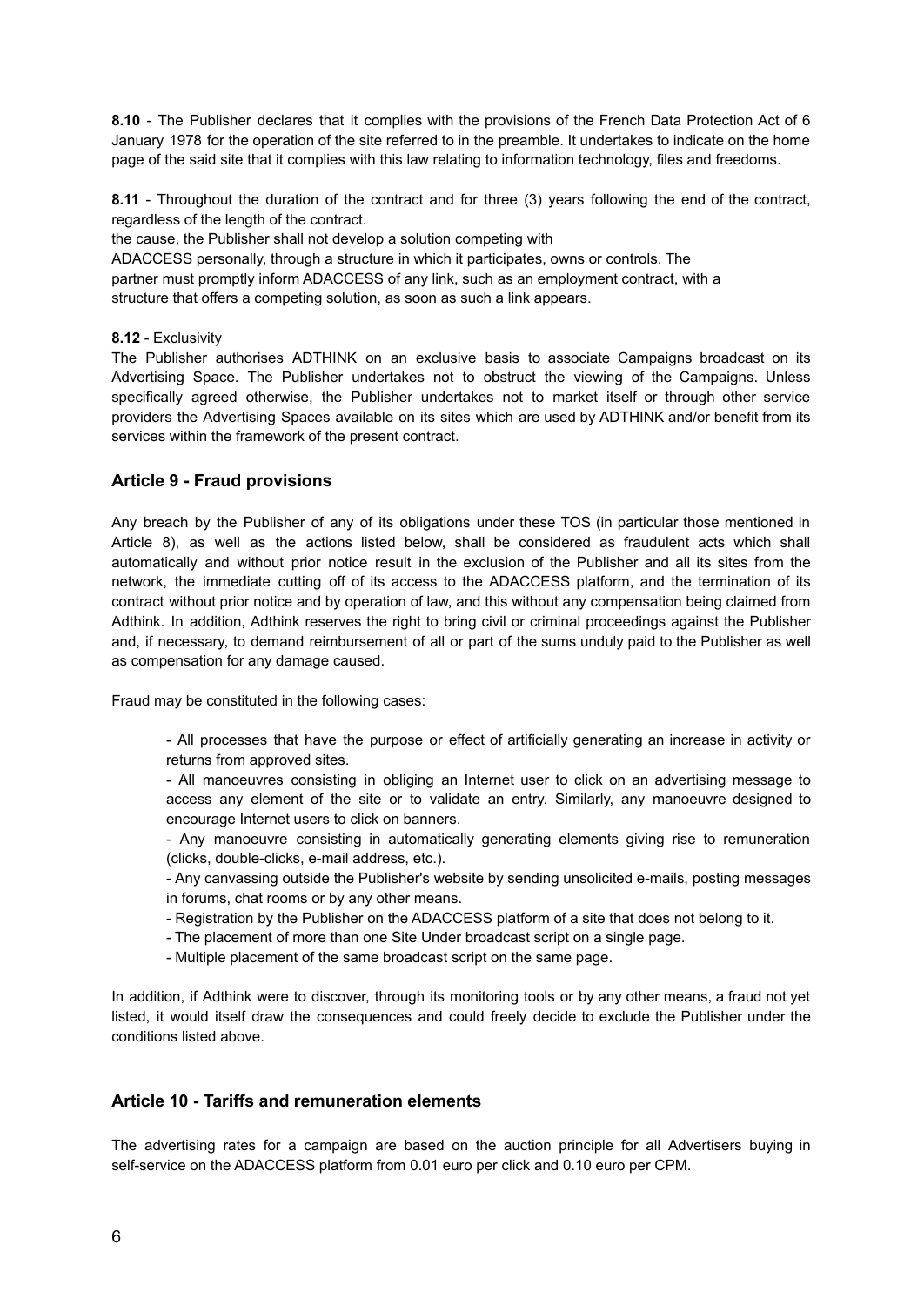ADACCESS offers the Advertiser various non-cumulative remuneration options for the purchase of Campaigns. The Publisher's website is therefore monetised according to the different types of remuneration chosen by the Advertiser.

A distinction is made between

**COST PER ACQUISITION ("CPA"):** Price to be paid to Adthink for each action of a user on the Advertiser's site, previously defined between Adthink and the Advertiser (in particular: a purchase, a registration on a form (or "Lead"), an order, an appointment, a visit to one or more particular pages of the site (product sheets for example), a request for a quote), following the broadcast of a Campaign.

**COST PER CLICK ("CPC"):** Price that the Advertiser must effectively pay to Adthink for each click of an Internet user on an Advertising Space.

**COST PER THOUSAND IMPRESSIONS ("CPM"):** Price that the Advertiser must pay to Adthink for every thousand (1000) Impressions on the Adthink network.

# **Article 11 - Committees**

**11.1** The Publisher receives a fee, also known as the "Publisher's Fee", for its participation in Advertisers' Campaigns. The methods of remuneration and the amounts are determined by the Advertisers for each Campaign.

**11.2** The Publisher will receive between 50% and 85% of the net amount invoiced to advertisers according to various criteria (type of campaign, audience volume, etc.).

**11.3** The amount of commissions is calculated on the basis of statistics collected by the ADACCESS platform, which is Adthink's proprietary software. This ADACCESS software is the sole source of data that is deemed authentic between the parties. The Publisher acknowledges the reliability of this software, which will be the authentic source in the event of a dispute, for the accounting of all elements (impressions, page views, unique visitors, commissions, etc.) of any nature whatsoever.

The calculation of CPM ("cost per thousand impressions") commissions is updated several times a day. CPC ("cost per click") and CPA ("cost per acquisition") commissions are consolidated over a minimum of 24 hours. Commissions are therefore likely to vary at any time depending on the type of Advertiser's remuneration.

Commissions will be calculated on the basis of statistics collected via Adthink's tools, which are the sole source of data that is deemed authentic between the Parties. The Publisher will be able to access its data in the management interface of its account. In the case of lead-based Campaigns (forms, sales, etc.), the data entitling the Publisher to payment may require prior validation by the Advertiser. In the event of a discrepancy between Adthink's data and the Advertiser's data, Adthink will make its best efforts to resolve the dispute with the Advertiser and will transmit the agreed figures to the Publisher as soon as possible.

# **Article 12 - Terms of payment**

The Publisher may at any time consult an estimate of its remuneration for the current month in its Account area.

ADTHINK will calculate the Publisher's remuneration by aggregating the amounts of commissions due for its participation in the Advertisers' Campaigns. For this purpose ADTHINK is dependent on the receipt of the periodic final accounts of the advertisers to whom the Advertising Space has been marketed. Within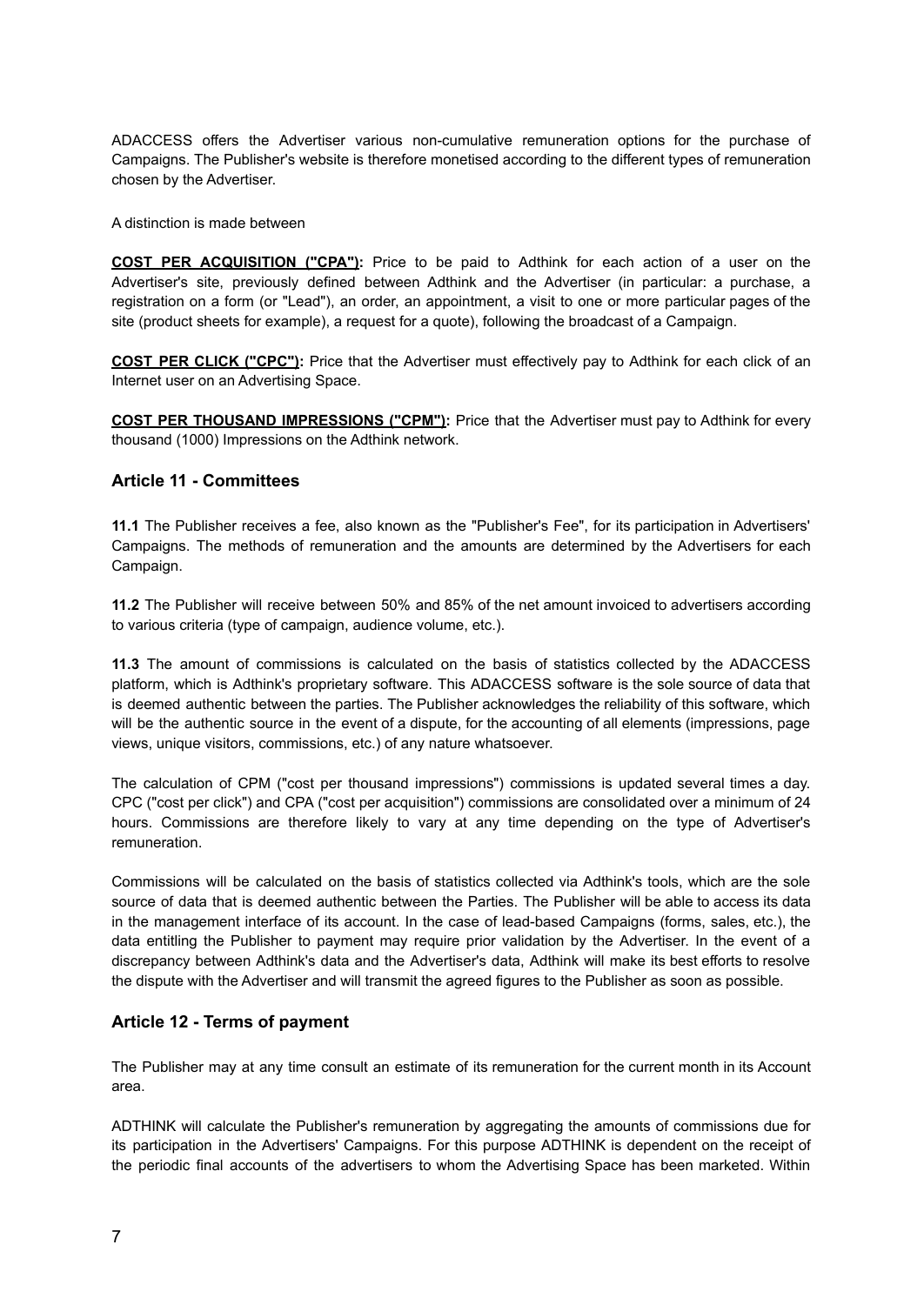thirty days of the expiry of each calendar month, the Publisher may view the final account of the Publisher's remuneration known for that month.

This final amount shall be deemed to be approved and accepted definitively by the Publisher if it does not contest it by sending a message to ADTHINK, the receipt of which the Publisher shall ensure, within fifteen (15) days of its publication online. Only this document will be deemed authentic for billing purposes, to the exclusion of any estimate previously viewed on the Publisher's Account.

For the purpose of payment, the Publisher authorises Adthink to issue an invoice on behalf of the Publisher for the amounts of the outpayments due to the Publisher.

A proposal for a monthly invoice for the amount of commissions in accordance with the regulations in force, particularly with regard to whether or not it is subject to VAT, will be generated and available for download in HTML and PDF format in the Publisher's account.

The Publisher shall then verify the accuracy of the invoice (name, VAT, address, rib....) before the 11th of each month. Once the invoice proposal has been validated, it will be automatically validated by Adthink and a final invoice call will be generated and available for download in HTML and PDF format in the Publisher's account.

The Publisher shall print this invoice on paper and shall keep at least one copy.

If the Publisher forgets to validate during the period indicated, the total amount of the invoice proposal will be provisioned at the next lower rate.

The accumulated amount will be offered with the monthly details for further validation by the Publisher for a maximum period of 12 months.

The sums owed by Adthink do not bear interest.

Adthink shall pay the Publisher within sixty (60) days from the date of issue of the invoice, when the payment threshold of 100 (one hundred) Euros excluding VAT is reached. For Publishers outside the SEPA zone, Adthink will pay the Publisher within sixty (60) days from the issue of the invoice, when the payment threshold of 300 (three hundred) Euros before tax or more is reached.

The Publisher shall be paid by bank transfer to the bank account details provided by the Publisher. The Publisher is responsible for the accuracy and validity of its bank details.

No payment shall be made to a person (whether legal or natural) other than the Publisher. For this reason, payments may only be made to a bank account bearing the same name as the Publisher and ADTHINK may, on its own initiative or at the request of its banking partner, request all the information and proof required by the applicable legislation both at ADTHINK's registered office and at the place where the Publisher is domiciled and/or its bank account.

However, if the aggregate amount of commissions due to the Publisher for a given month is less than 100 (one hundred) Euros excluding VAT or less than 300 (three hundred) Euros excluding VAT outside the SEPA zone, no remuneration may be charged by the Publisher for that month and this amount will be added to the remuneration due for the activity for the following calendar month until the amount due to the Publisher is equal to 100 (one hundred) Euros excluding VAT or is equal to 300 (three hundred) Euros excluding VAT outside the SEPA zone. If the amount of commissions due to the Publisher for a month is less than 1 (one) Euro excluding VAT, no remuneration can be booked in favour of the Publisher for that month. Beyond 12 months without an express request for payment from the Publisher, any balance prior to this limit will not be remunerated by Adthink.

The Publisher acknowledges that Adthink does not act as a del credere and discharges Adthink from any liability in the event of non-payment by an Advertiser.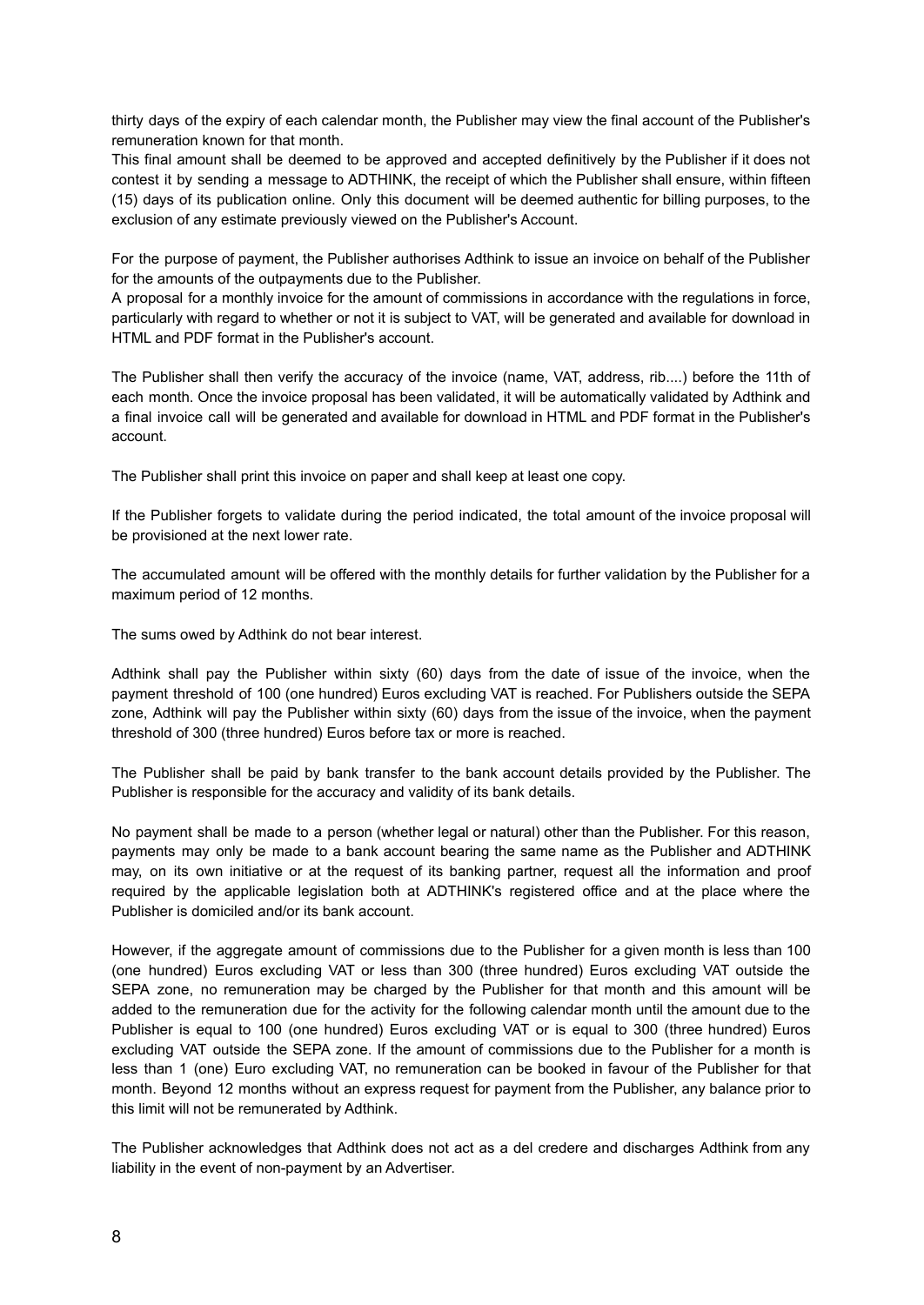# **Article 13 - Tax regime and declaration**

Depending on its status and the manner in which it exercises its profession, the Publisher may be subject to the obligation in its country of exercise to incorporate a legal structure defined by the laws in force in that country. The Publisher undertakes to ensure that it complies with the laws applicable to it in this respect and to conduct its business in accordance with such legal requirements.

The Publisher also undertakes to declare to the tax authorities, or where applicable, any competent authority, any income received in the course of its activity. In no event shall Adthink be held liable for the Publisher's failure to declare income.

With regard to VAT, the Publisher is solely responsible for its invoicing and declaration obligations. The Publisher must therefore, where it is liable for VAT, declare the tax collected at the time it becomes payable to the competent authority without delay. The Publisher undertakes to provide Adthink with all information required to determine the VAT regime applicable to its status. The Publisher is responsible for the relevance and accuracy of the information provided to Adthink. For any invoicing that proves to be erroneous due to incorrect information provided by the Publisher, the latter shall remain liable for VAT. Under no circumstances shall Adthink be held responsible for the Publisher's failure to declare VAT. The Publisher shall in all circumstances be expressly liable for any dispute resulting from a failure to declare VAT to the competent authority.

# **Article 14 - Liability**

#### **Editorial Responsibility**

The Publisher is solely responsible for the content, products or services it offers on its website. Adthink shall not be held responsible for the content or services offered by the Publisher on its website for any reason whatsoever. These contents or services are neither edited nor hosted by Adthink.

The Publisher indemnifies Adthink against all claims and recourses from authors, producers, designers, directors, publishers, performers and all persons who consider themselves to be injured by the messages in any way whatsoever.

The Publisher shall indemnify Adthink on first demand for all costs, charges and expenses incurred by Adthink in connection with the foregoing, including fees, consultancy fees, expert opinions, including by virtue of a court decision that is not yet final.

#### **Responsibility for the Dissemination of Campaigns**

By registering with ADACCESS, the Publisher opts for the automated management and marketing of advertising space on its site. Consequently, the Publisher expressly accepts that any type of advertising message may be broadcast on its site without any restriction.

However, the Publisher has permanent control over the content published on its site. From his ADACCESS account he can configure and filter the campaigns broadcast on his site at any time. They can stop the broadcasting of a campaign at any time. He can also filter the Advertisers who are proposed to him and thus parameterize his account in order to exclude the diffusion of their campaigns.

Consequently, the Publisher expressly waives any recourse against Adthink concerning the distribution of campaigns on its site.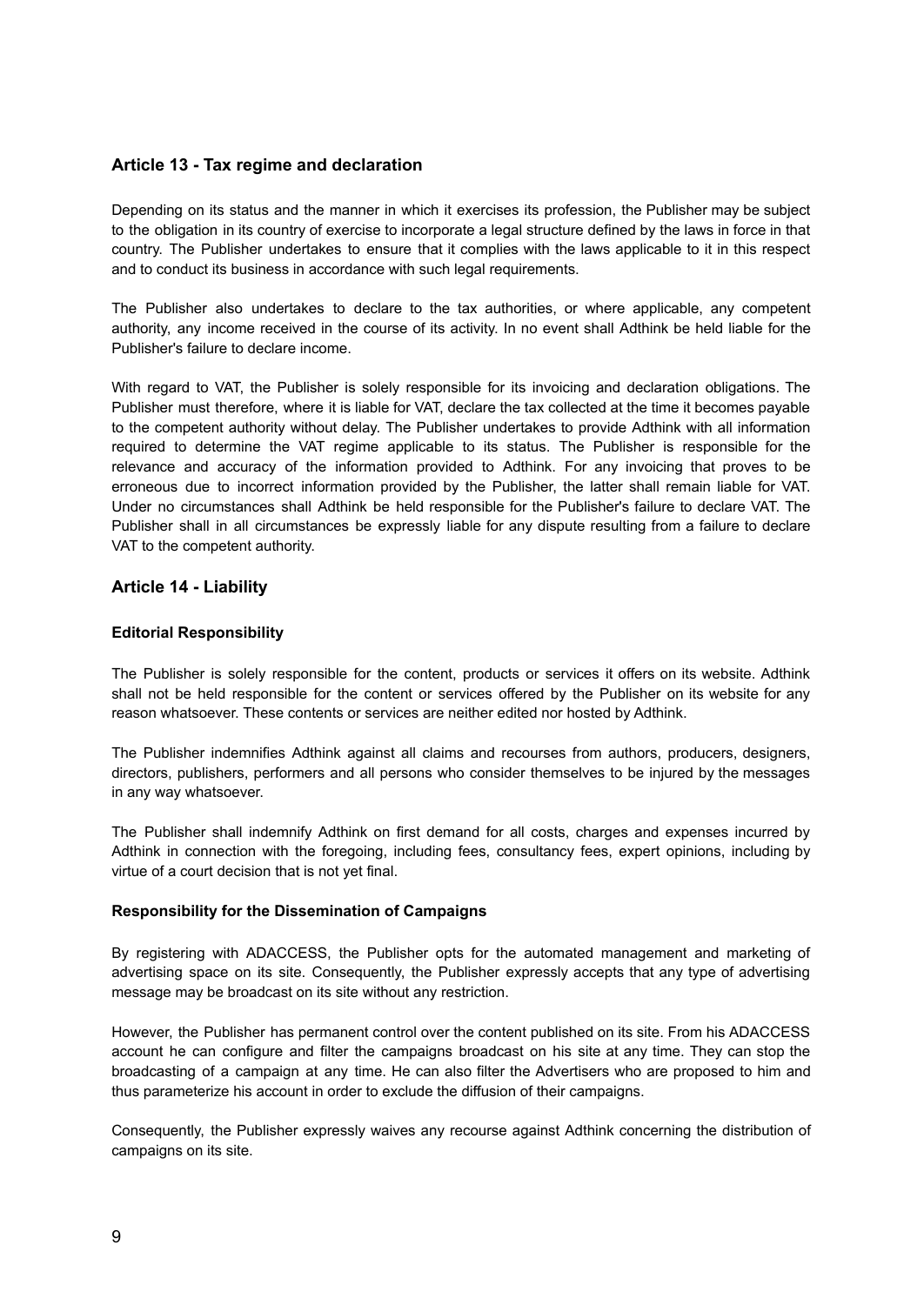#### **Technical responsibility**

Adthink is only bound by an obligation of means with regard to the commitments contained herein concerning the distribution of messages, access to ADACCESS and its operation. The parties expressly agree that Adthink shall not be held responsible for any damage or interruption of services related to:

- conduct or practices by the Publisher in the course of its business that are contrary to legal provisions;

- abnormal, fraudulent or unlawful use of ADACCESS by the Publisher;

- abnormal or fraudulent use by the Publisher or third parties requiring the service to be shut down for security reasons;

- force majeure or a decision by the authorities;

- an interruption in the supply of electricity or transmission lines due to public or private operators;

- malfunction of the hardware or ADACCESS solution or access to the Publisher's Internet network or misuse of the ADACCESS solution by the Publisher;

- to fraudulent intrusion or maintenance by a third party in the system, or to the illicit extraction of data, despite the implementation of security measures in accordance with current technical data, Adthink only bearing a best effort obligation with regard to known security techniques;

- the nature and content of the information and data created and/or communicated by the Publisher; more generally, Adthink shall in no way be liable for any data, information, results or analyses originating from a third party, transmitted or received through the use of the ADACCESS platform made available to the Publisher;

- a delay in the delivery of information and data;

- the operation of the internet network or telephone or cable networks for internet access not implemented by Adthink.

The Publisher is responsible for the supply and implementation of the equipment (hardware and software) necessary to access the ADACCESS platform via the Internet.

The Publisher acknowledges that the software used by the ADACCESS platform is in a particularly complex technical field and is subject to technical, computer and telephone hazards, and that despite the multitude of tests or experiments designed to compensate for any possible failure of the platform, failure is never inevitable; the Publisher therefore accepts that it will have to bear the risks of imperfection or unavailability of the platform.

Adthink cannot be held responsible for any interruptions to the site or the ADACCESS platform caused by maintenance operations or updates to the platform.

#### **Commercial liability**

Within the framework of this contract, Adthink is subject to an obligation of means and cannot be held responsible for the absence of advertisers and/or the absence of certain types of campaigns on the ADACCESS platform.

In no event shall Adthink be liable for any registration by the Publisher on the ADACCESS platform in breach of any contract or exclusivity agreement signed by the Publisher with a third party.

In no event shall Adthink be liable for any consequential damages of the Publisher such as loss of business, loss of profits, loss of brand image or any action for unfair competition.

The Publisher undertakes to indemnify Adthink, on first demand, for any legal costs (lawyers, bailiffs, expert reports, without this list being exhaustive), for any condemnation, damages, liability or other obligations it may incur as a result of any action, proceeding, complaint, claim, expert report, audit or other action brought against Adthink arising from the Publisher's failure to comply with any provision of this Agreement.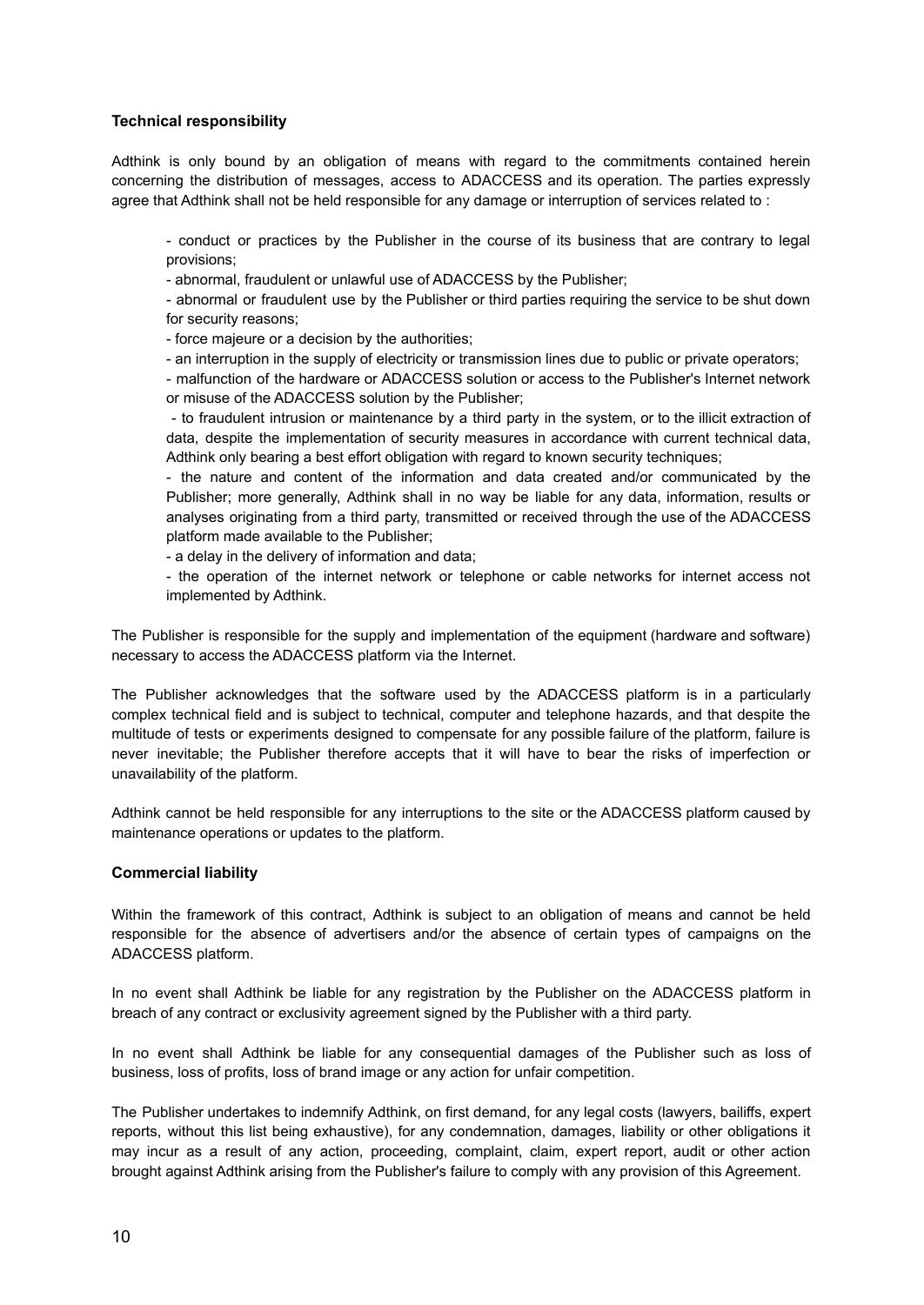In any event, should Adthink be held liable in any way under this contract. The parties agree that the amount of the sums to be paid by Adthink to the Publisher in respect of its liability may in no case exceed the total amount of the sums paid by Adthink to the Publisher during the last 12 (twelve) months.

# **Article 15 - Method and burden of proof**

The statistics of the Publisher's account are updated daily and are subject to change according to the distribution of Campaigns on the Adthink network. These statistics serve as a basis for calculating the cost of the Publisher's advertising campaigns and for invoicing and determining the price due to Adthink. Only these statistics are authentic between the parties in the event of a dispute relating to the payment or distribution of Campaigns.

The parties acknowledge that the Publisher may not require Adthink to provide it with any other proof of the performance of the services other than the recordings of the operations carried out by the ADACCESS platform, which recordings shall be proof of the reality of the operations that took place in the context of the Publisher's advertising campaigns recorded on the platform.

Once the Publisher's identification has been verified by means of its login and password, Adthink will initiate a count of the use of the platform. The parties expressly agree that the use of the Publisher's account by the Publisher or by a third party shall constitute proof of acceptance of the orders placed, regardless of the amount and regardless of the medium used. Adthink's recording systems are considered as proof of the date and duration of use.

All elements relating to the use of the account will be kept and archived by Adthink. Adthink may take advantage, in particular for evidentiary purposes, of any act, file, recording, monitoring report, statistics on any medium, including the computer medium established, received or kept by it. These methods of proof constitute a presumption which may only be overturned in the presence of elements establishing that Adthink's means of recording and storage were effectively defective.

Adthink may communicate, at the request of the competent authorities, any information or, in general, any element brought to its knowledge in the context of its activity.

# **Article 16 - Rights of use granted on the ADACCESS platform**

The ADACCESS platform made available to the Publisher by Adthink must be used under the conditions defined by this contract.

It is reminded that the Publisher only benefits from a non-exclusive right to use the ADACCESS platform made available to it, which formally excludes the possibility of :

- reproduce permanently or temporarily the ADACCESS platform made available, in whole or in part, by any means and in any form, including loading, displaying, running or storing the software;

- translate, adapt, arrange or modify the ADACCESS platform, export it, merge it with other computer applications;

- to make any copy of all or part of the ADACCESS platform;

- modify, in particular by decompiling, altering, adapting, in particular by translating, arranging and more generally modifying all or part of the Adthink Solution.

#### **Article 17 - Non-transferability of the ADACCESS account**

Adthink is the sole owner of the exploitation rights of the ADACCESS platform made available to the Publisher, and the parties agree that the Publisher benefits from a personal, one-time, non-transferable and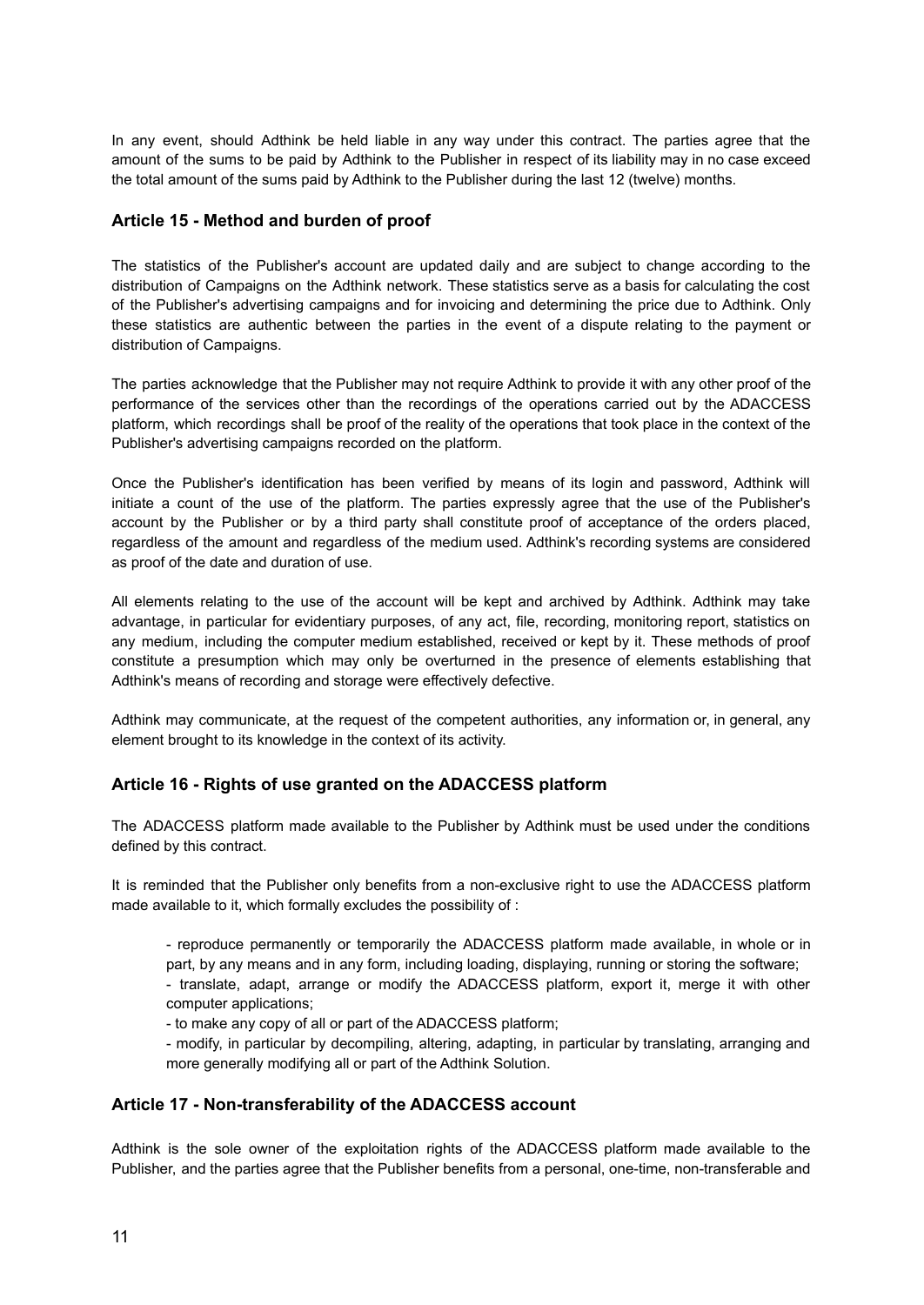non-exclusive right of use. Under these conditions, it is expressly agreed that this contract may not be transferred to a third party by the Publisher, except with the prior written consent of Adthink.

Violation of this provision will result in the immediate closure of the Account without either party being able to access it until the situation is rectified.

# **Article 18 - Intellectual property rights**

This contract does not confer on the Publisher any intellectual property rights over the ADACCESS platform, which remains the full and exclusive property of Adthink. In this respect, Adthink expressly reserves the exclusive right to intervene on the platform to enable it to be used in accordance with its purpose. The Publisher therefore formally refrains from intervening or having a third party intervene directly or indirectly on the ADACCESS platform. The provision of the Platform shall not be considered as a transfer of any intellectual property rights to the Publisher within the meaning of the French Intellectual Property Code.

Accordingly, all right, title and interest in :

**(1)** registered and unregistered trademarks, service marks and logos ;

**(2)** patents, patent applications and other patentable ideas, inventions and/or improvements;

**(3)** trade secrets, confidential information and know-how;

**(4)** all divisions, continuations, reissues, renewals and extensions pending or subsequently filed, issued or acquired;

**(5)** registered or unregistered copyrights, including, without limitation, any form, image, audiovisual display, text, software and,

**(6)** all other intellectual property rights, commercial rights or other intangible property rights used, developed, included or exercised in connection with any of the Services designated in this Agreement are the property of Adthink or its licensors.

#### **Intellectual Property Rights and Marketing**

The Publisher grants Adthink the non-exclusive right to use and reproduce its name, logo, address or any other distinctive sign for the purpose of assisting in the commercial promotion of Adthink or the Publisher in all written, visual, computer or audio communication media during the term of this Agreement and beyond. If Adthink so requires, the Publisher will reasonably cooperate with Adthink by providing feedback on the Services and/or Adthink for Adthink's use for marketing and/or advertising purposes, or for any other promotional use.

#### **Article 19 - Confidentiality**

During the term of the Contract and for a period of two (2) years after the end of the Contract, the Publisher shall not disclose any information relating to the Contract or to Adthink which by its nature is recognised as confidential, without the prior consent of Adthink. By information is meant any information, document or data of a technical, commercial, marketing and/or financial nature relating to the Contract, brought to the attention of the Publisher in writing or orally by Adthink. Any information sent to the Publisher and any copies made thereof shall remain the property of Adthink and must be returned on first request or destroyed without keeping a copy. The Publisher is only authorised to disclose such confidential information when necessary to respond to written requests from administrative or judicial authorities or at the prior written request of Adthink.

# **Article 20 - Subcontracting**

It is expressly agreed between the parties that Adthink may at any time, at its own discretion, subcontract all or part of its services under this Contract. In such a case, Adthink will ensure that its contractual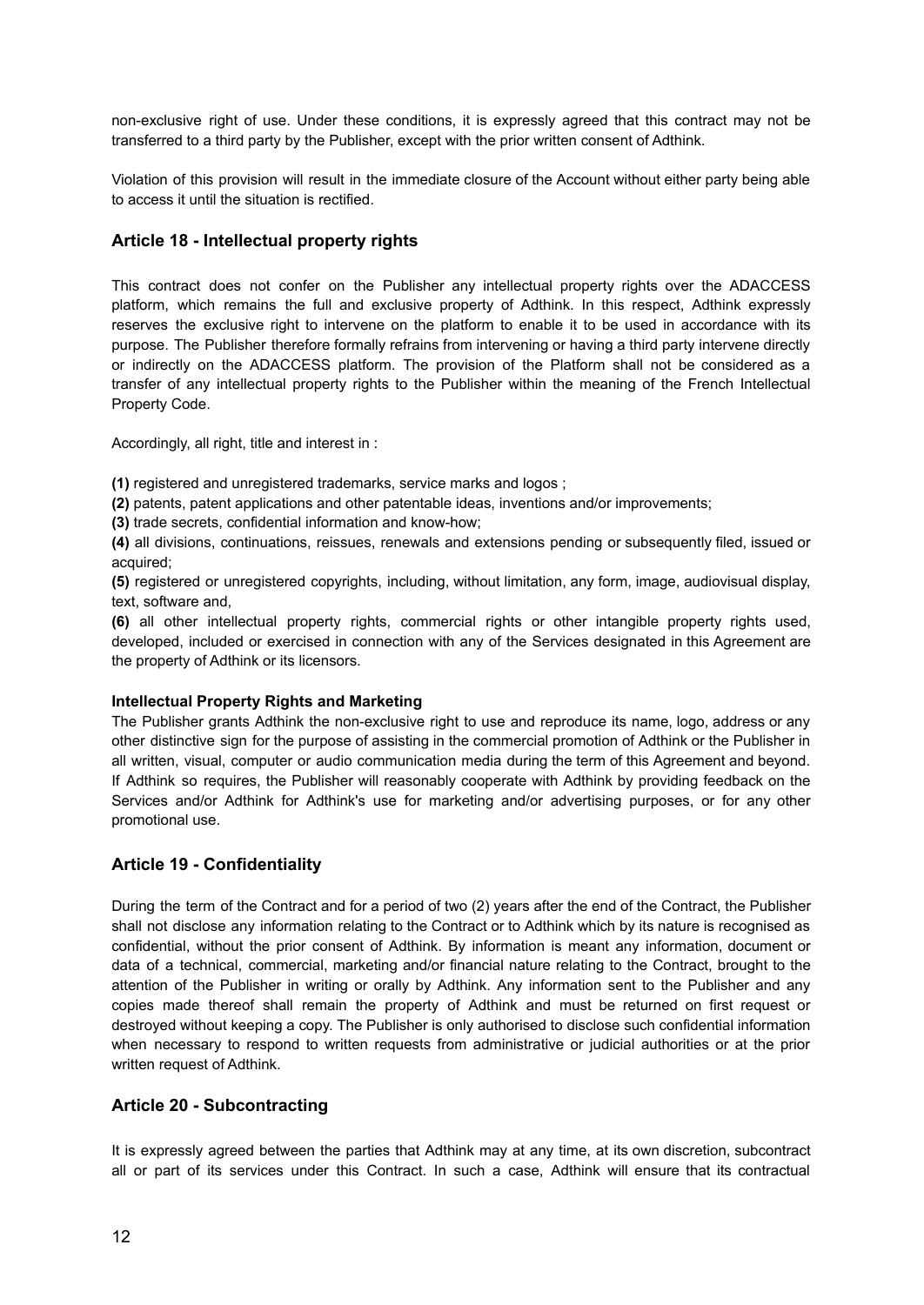relationship with the said service provider(s) will guarantee compliance with the obligations arising from the present contract, for which Adthink shall remain the sole guarantor.

# **Article 21 - Partnerships**

The ADACCESS Platform may offer the Publisher various partnerships through partners selected by Adthink. The various partnerships will be submitted to the Publisher on its interface of the ADACCESS Platform. The Publisher may at any time deactivate or reactivate these Partners depending on whether it wishes to take advantage of the partnership or not.

# **Article 22 - Declaration of mutual independence of the Parties**

The parties expressly declare that they are and will remain throughout the duration of this contract independent commercial and professional partners, each assuming the risks of its own operation. Under no circumstances shall this Contract confer on one of the Parties the status of joint venture, partner, agent, servant, employee or director of the other Party. Each Party retains all hierarchical authority over each of its employees and assumes all responsibility when using third parties. Neither Party shall have the power to bind the other Party or to subject it to any obligation, except as otherwise provided in this Agreement.

# **Article 23 - Disputes and contractual breaches**

**23.1** - The Publisher may only invoke a breach in the performance of the contract if the said breach has been notified to Adthink by registered letter with acknowledgement of receipt during the course of the campaign and at the latest within 15 days of its end. The Publisher may not validly rely on any error on the part of Adthink after the expiry of this period.

**23.2** - In the event of non-compliance by the Publisher with any of the clauses of these General Terms and Conditions, Adthink reserves the right to suspend or terminate the contract by operation of law, without formalities. In addition, the Publisher undertakes to indemnify Adthink, on first demand, for any legal costs (lawyers, bailiffs, expert reports, without this list being exhaustive), for any condemnation, damages, liability or other obligations it may incur as a result of any action, proceedings, complaint, request, expert report, audit or other action taken against Adthink due to the Publisher's failure to comply with a provision of these General Terms and Conditions.

**23.3** - It is expressly agreed that if Adthink is held liable under these general conditions of use, this liability can only be based on proven fault and in such a case the Publisher cannot claim any compensation or damages other than the reimbursement of the sums paid for the Advertising Campaign in question. Under no circumstances will Adthink be liable for compensation for indirect damages that the Publisher may claim, such as, in particular, commercial or operating losses or loss of profits.

# **Article 24 - General provisions**

**24.1** - The Publisher may not resell, assign or transfer to any natural or legal person whatsoever, including to a parent, sister or subsidiary company, any of the rights granted under these General Terms and Conditions. Adthink reserves the right to transfer these Terms and Conditions to any company in the group to which it belongs, or to any company controlling it, within the meaning of Article L. 233-3 of the French Commercial Code, without the express prior consent of the Publisher.

**24.2** - The nullity of one of the stipulations of the present contract is not likely to lead in the minds of the parties to the nullity of the contract itself, unless it is an essential and determining clause of their consent and its nullity is likely to call into question the general balance of the agreement. In the event of the annulment of one of the contractual provisions, the parties shall, in any event, endeavour to renegotiate an economically equivalent provision.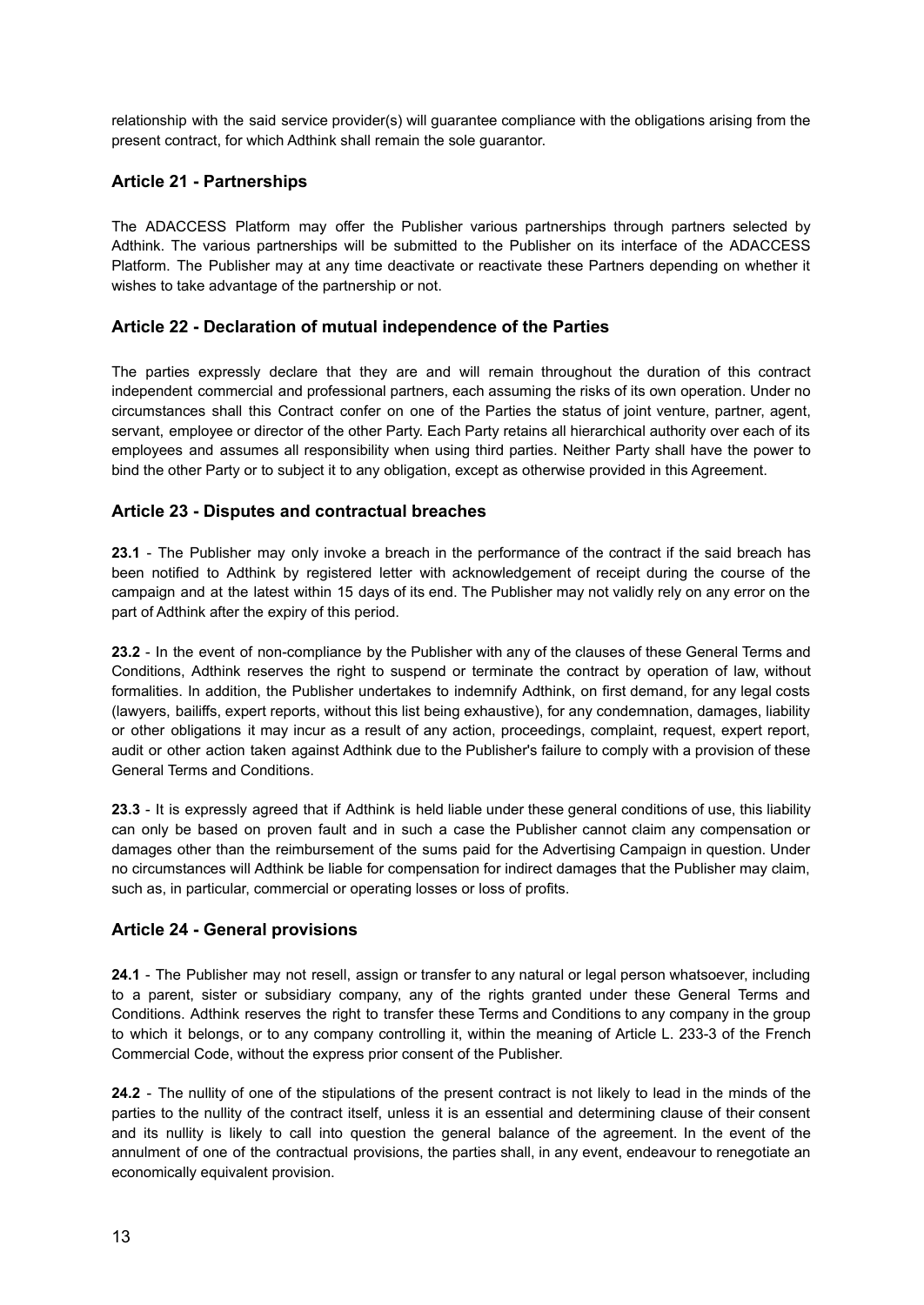**24.3** - The fact that Adthink has not demanded the application of any clause of these General Conditions, whether permanently or temporarily, may not be considered as a waiver on its part to invoke it.

**24.4** - The parties undertake not to contest the admissibility, validity, enforceability or evidential value of elements of an electronic nature or format exchanged between them. Unless proven otherwise, these elements shall be valid and enforceable between the parties and shall have the same evidential value as a private document.

**24.5** - Adthink may communicate, at the request of the competent authorities, any information or, in general, any element brought to its knowledge in the context of its activity.

# **Article 25 - Commitment**

The Publisher and Adthink are only validly bound by a contract concluded by one of Adthink's employees if this contract is in accordance with our price list and these general terms and conditions of sale, unless the management of Adthink has given its prior and express permission.

# **Article 26 - Applicable law and competent jurisdiction**

These GTUs, as well as the acts arising from them, are subject to French law. In the event of a dispute, the parties shall make every effort to find an amicable solution. In the absence of an amicable agreement between the parties mentioned, the courts of the place of Adthink's registered office shall have sole jurisdiction without exception.

Any dispute relating to the interpretation, execution or validity of this contract shall be submitted to the exclusive jurisdiction of the competent court within the jurisdiction of the Court of Appeal of LYON (69), notwithstanding multiple defendants or the introduction of third parties.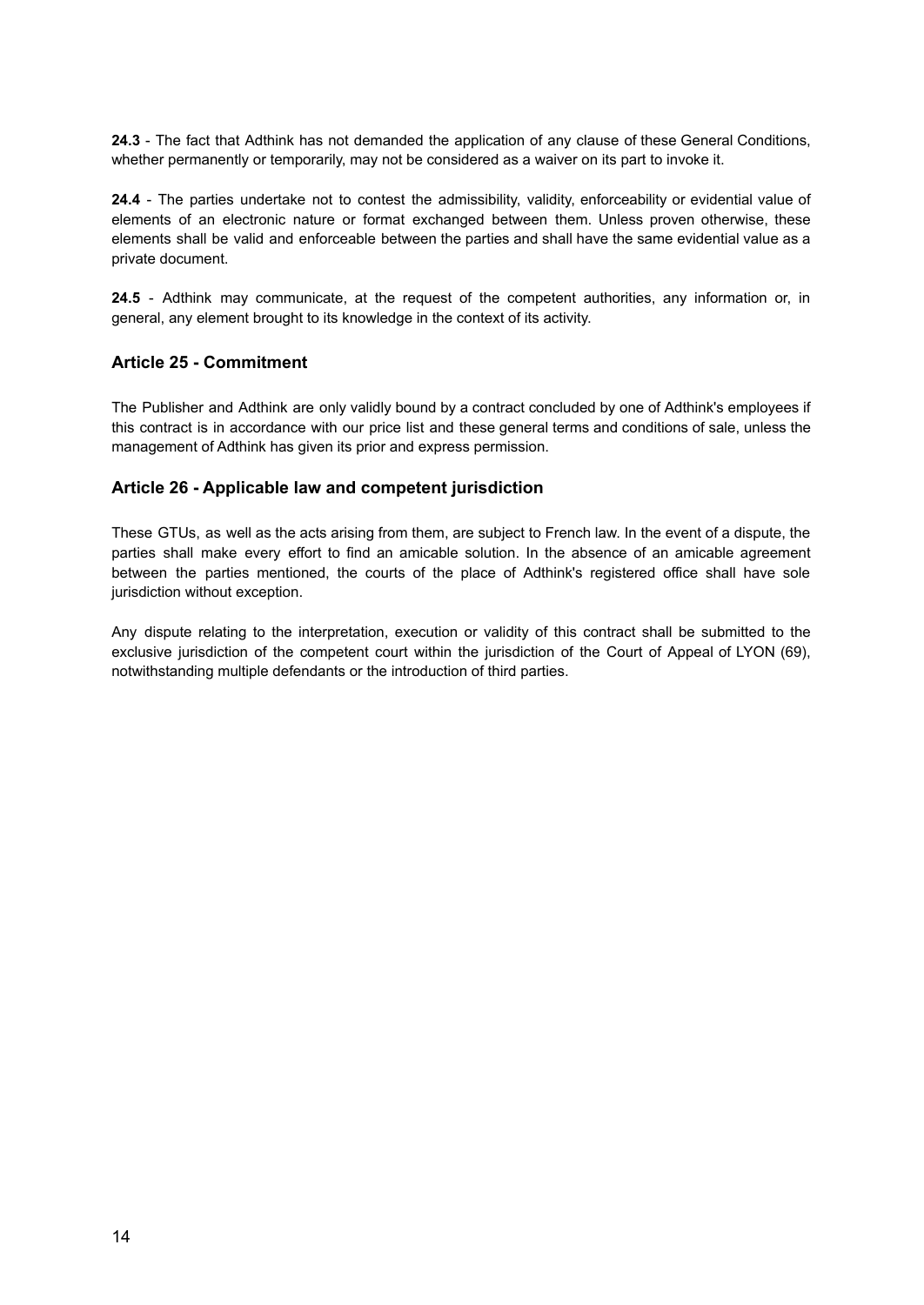# **ADDENDUM - RIDER**

#### **PREAMBLE**

Publishers of websites or mobile applications are the point of contact with Internet users for the deposit of third-party Cookies associated with the implementation and dissemination of advertising campaigns on the Internet.

Pursuant to the requirements of the RGPD/GDPR, the Regulation (EU) 2016/679 of the European Parliament and of the Council of 27 April 2016 on the protection of personal data and the e-privacy Directive, it is necessary to proceed with the prior information and collection of the consent of the Internet user, in particular in the event of the deposit of Cookies linked to operations relating to targeted advertising. A recommendation n°2013-378 of 5 December 2013 of the CNIL relating to Cookies and other tracers specifies the framework for the implementation of Cookies with regard to the principles of data protection law.

#### **THE UNDERSIGNED PARTIES HAVE AGREED AS FOLLOWS**

#### ARTICLE 1: DEFINITIONS

Words and expressions beginning with a capital letter shall have the meaning given to them in this article, whether they are used in the singular or plural.

| 1.1 Third party tag:    | Tracking code represented by a code snippet provided by a third-party<br>application embedded within the source code on a web page or on all pages<br>of a publisher's site that causes the visitor's browser to call data to a<br>third-party server or domain separate from the one being visited that allows<br>third-party cookies to be implemented on the visitor's machine. |
|-------------------------|------------------------------------------------------------------------------------------------------------------------------------------------------------------------------------------------------------------------------------------------------------------------------------------------------------------------------------------------------------------------------------|
| 1.2 Tag Manager:        | Application allowing to manage in tag management mode and to centralize<br>the collection of the consent of the Internet users relative to the Tags.                                                                                                                                                                                                                               |
| 1.3 Third party cookie: | Advertising cookie placed on the user's computer by a third-party server<br>linked to a domain distinct from that of the server of the visited publisher's<br>site used by audience analysis services, by various marketing tools and by<br>advertising agencies and platforms.                                                                                                    |
| 1.4 Third party tag     | A tag on a website that causes the visitor's browser to call up data to a<br>third-party server or domain separate from the one being visited, allowing<br>third-party cookies to be implemented on the visitor's machine.                                                                                                                                                         |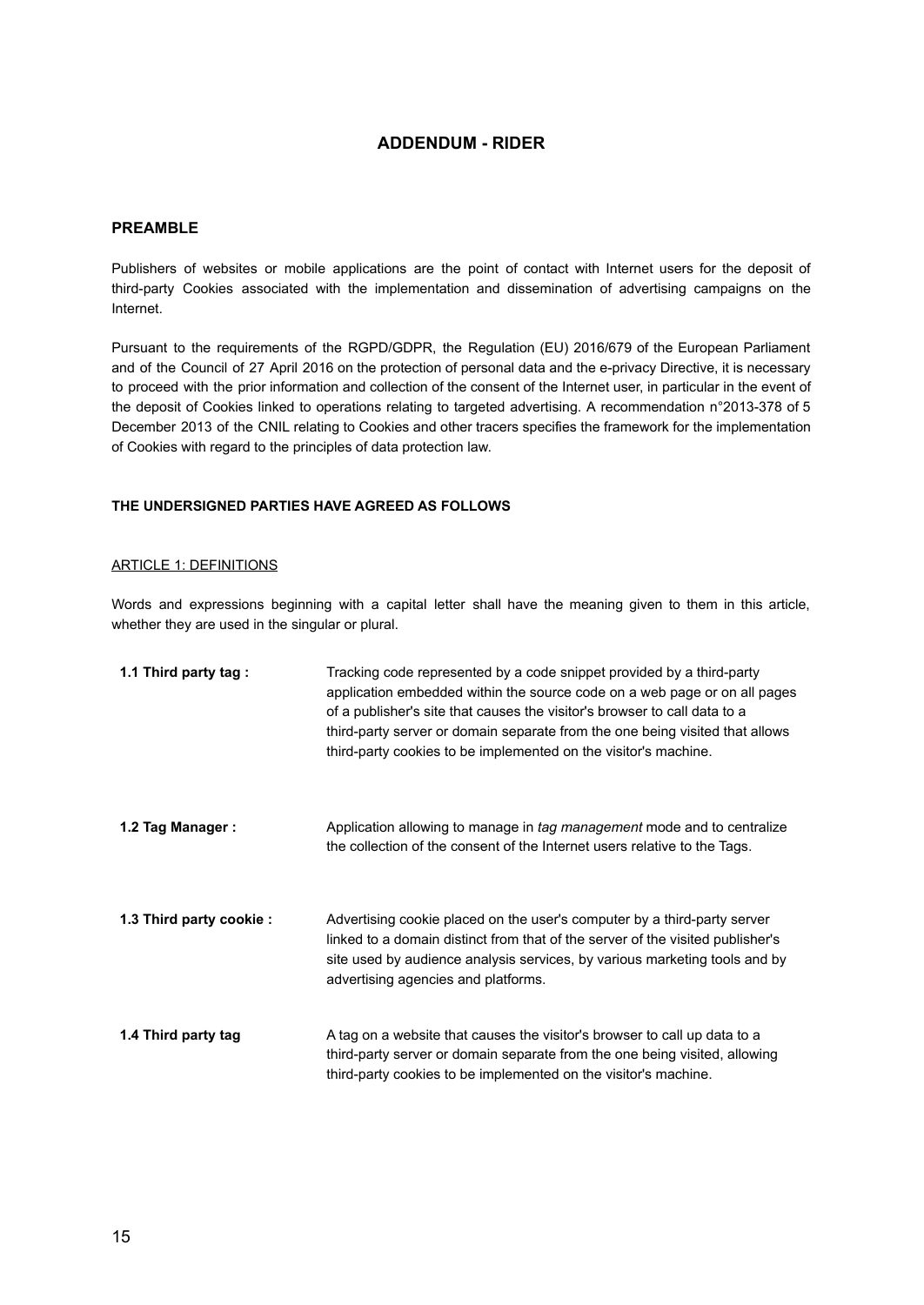#### ARTICLE 2: PURPOSE

The purpose of this addendum is to specify the technical, commercial and legal terms and conditions for the implementation by the Publisher on its website of the technical elements necessary for the operation of a Tag Manager linked to the deposit of third-party Cookies.

This addendum is attached to and forms part of the GENERAL TERMS AND CONDITIONS OF USE OF THE ADVERTISING CENTRE ("Publishers"), signed by the Publisher.

The Publisher acts as a subcontractor within the meaning of the RGPD on behalf of Adthink and within the framework of the instructions given to it by the latter.

The Addendum is governed by the terms and contractual requirements of the TOS to which it is attached.

#### ARTICLE 3: OBLIGATIONS OF THE PUBLISHER

In particular, the Publisher undertakes the following obligations towards Adthink:

- accept this Addendum upon receipt;

- take into account the instructions contained in the CMP implementation order sent by Adthink, which it must acknowledge;

- to implement the CMP device proposed by Adthink or to use any alternative device whose compatibility with industry requirements and standards has been demonstrated in advance and which can meet the expected parameterisation and operating traceability requirements;

- comply with all the technical and configuration specifications required, particularly with regard to the form and content of the RGPD information banner, which includes in particular the text informing Internet users that must be adapted to the purposes of the cookies, the conditions for accepting and refusing cookies, the characteristics and size of the elements of the interface representing its design to enable the Internet user to express his initial consent and his subsequent choices;

- to implement in the sources of the web pages of its site codes provided by Adthink in order to provoke at the level of the visitor's browser a call for data to a third party server or domain distinct from the one visited, allowing third party cookies to be implemented on the visitor's machine only after the consent given by the Internet user;

- to enable Internet users to exercise their choices with the provision of quality information that may be visible with the help of a suitable banner, highlighted and complete and written in simple terms that are understandable for any user, and enabling Internet users to be fully informed of the different purposes of the Cookies deposited and read, thanks to simple and concise terminology, the banner should not disappear until the person has continued browsing, i.e. until he or she has gone to another page of the site or clicked on an element of the site (image, link, search button), since a simple absence of action cannot be considered as a manifestation of will, allowing the user to set the parameters of the Cookies and, if necessary, to refuse their deposit, by clicking on a link present in the banner the device must allow people who have given their consent to the deposit or reading of certain Cookies to be able to withdraw it at any time in a user-friendly manner;